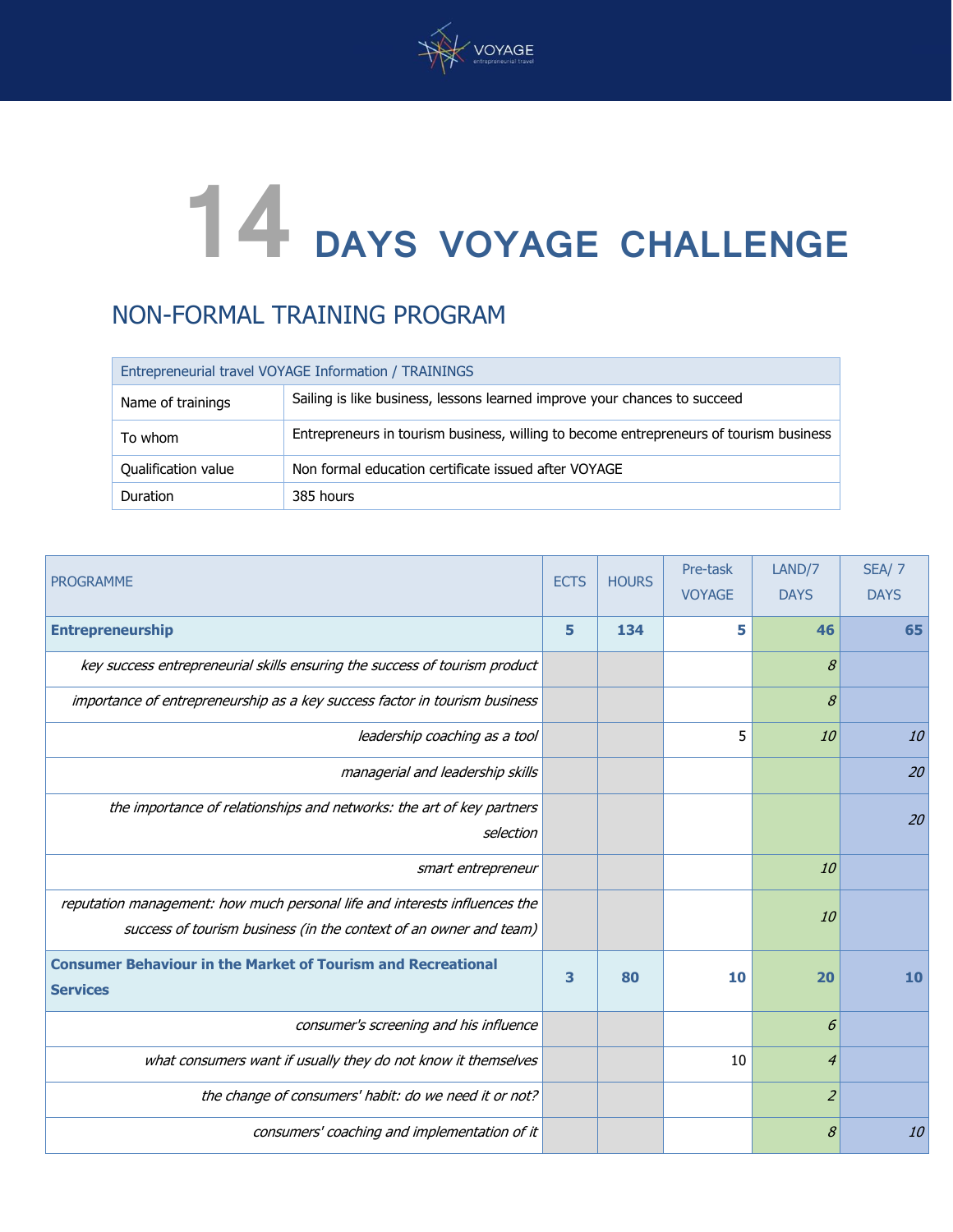

| <b>Development of Tourism Products and Offers</b>                                                 |   | 80  | 10 | 50             | 10       |
|---------------------------------------------------------------------------------------------------|---|-----|----|----------------|----------|
| the important of problem identification, how to define the problem and                            |   |     |    | 8              |          |
| indicate the real need to solve it                                                                |   |     |    |                |          |
| tourism product evaluation criteria, how to define if the product has a<br>potential ? Idea Audit |   |     |    | 6              |          |
| the importance of "to be different" and how to find own identity?                                 |   |     |    | 8              |          |
| decision making                                                                                   |   |     |    | 5              |          |
| coaching sessions                                                                                 |   |     | 10 | 5              |          |
| key success factors for tourism products                                                          |   |     |    | 8              |          |
| test in real environment/ prototyping                                                             |   |     |    | 10             | 10       |
| <b>Marketing in Tourism</b>                                                                       | 3 | 80  | 12 | <b>16</b>      | $\bf{0}$ |
| how much marketing activities are important for tourism market: how to win                        |   |     |    |                |          |
| adverts war?                                                                                      |   |     |    | $\overline{z}$ |          |
| needs of nowadays tourist "what consumers want to hear"                                           |   |     |    | $\overline{4}$ |          |
| importance of keywords and message                                                                |   |     |    | $\overline{a}$ |          |
| how to communicate with consumers "how to choose most appropriate                                 |   |     |    | $\overline{z}$ |          |
| communication channels"?                                                                          |   |     |    |                |          |
| content marketing: how to find the right person and right wording?                                |   |     |    | $\overline{z}$ |          |
| creative solutions                                                                                |   |     | 12 | $\overline{a}$ |          |
| modern communication - persona marketing                                                          |   |     |    | $\overline{z}$ |          |
| <b>Practice</b>                                                                                   | 6 | 160 | 12 | 44             | 75       |
| experiential tasks in real environment                                                            |   |     |    |                | 75       |
| measurement of performance indicators                                                             |   |     |    |                |          |
| test in virtual environment tools "shellify.com", "pitchcanvas.com"                               |   |     |    | $\overline{4}$ |          |
| indentify risks and avoid                                                                         |   |     |    | 4              |          |
| different entrepreneurial tools; the importance of time and how to choose                         |   |     |    |                |          |
| right                                                                                             |   |     |    |                |          |
| producing advertising material                                                                    |   |     |    | 8              |          |
| real negotiations                                                                                 |   |     |    | 4              |          |
| interviewing tourists                                                                             |   |     |    | 8              |          |
| personal coaching sessions and reflections                                                        |   |     | 12 | 4              |          |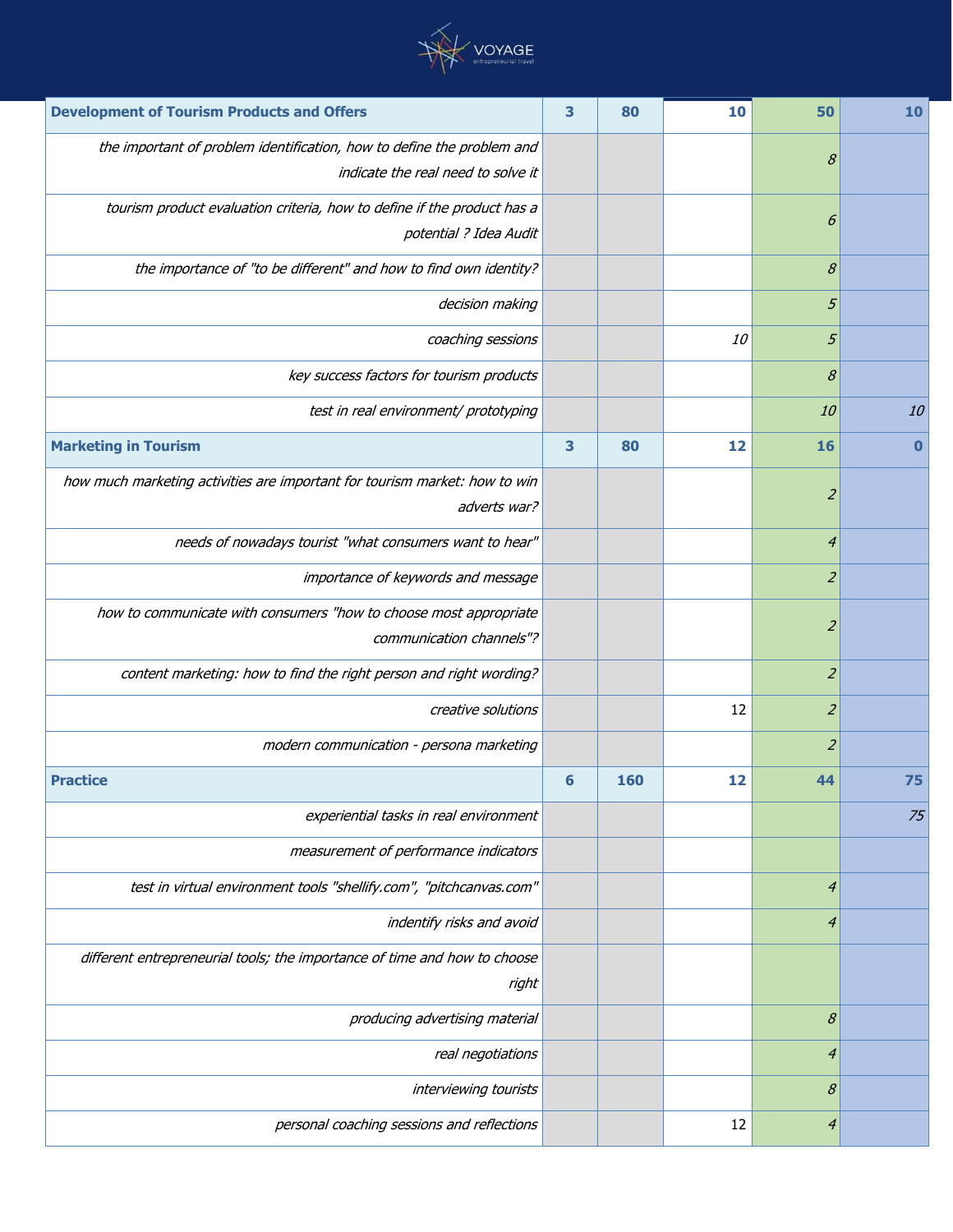

| interviewing tourism business owners |    |     |    | 10  |     |
|--------------------------------------|----|-----|----|-----|-----|
| pitching to investors                |    |     |    |     |     |
|                                      | 20 | 534 | 49 | 176 | 160 |

| LEARNING OUTCOMES  |
|--------------------|
| KNOWLEDGE          |
| <b>SKILLS</b>      |
| SOCIAL COMPETENCES |

Entrepreneurship - Learning outcomes

#### KNOWLEDGE

Has basic knowledge on the principles of creation and forms of individual entrepreneurship; knows what the determinants for setting up own firm under the national law are; has indispensable knowledge of an effective running own business

**SKILLS** 

Can recognise the determinants and various risks connected with a launch of business, has the skill to organise them; can carry out a SWOT analysis connected with establishment of a new firm

Can design a simple activity indispensable for fulfilment of organisation's objectives; has the skill to professionally manage the projects connected with organisation's functioning; can professionally manage human resources SOCIAL COMPETENCES

Has the skill to present own and other people's views on the phenomena from the sphere of organisation theory; has the skill to communicate with the environment (also in the multicultural environment)

# Consumer Behaviour in the Market of Tourism and Recreational Services - Learning outcomes

# KNOWL FDGF

Has basic knowledge about man as object and subject in social relations, necessary for the development of tourism and recreation

Knows and understands the socio-cultural conditions of the development of tourism and recreation as activities of individual and social modern man. Knows how to adjust the product depending on the type of client.

Has in-depth knowledge of the subject object used to perform professional tasks; has in-depth knowledge of their other interests related to the chosen field of study.

#### **SKILLS**

Can use the knowledge about the social processes in their analysis, interpretation and forecasting; Has the ability to use basic terms that describe the behaviour of consumers in the market.

Can use the knowledge to understand the special place and role of man creating the socio-economic, with particular emphasis on organizational structures in the field of tourism and recreation.

# SOCIAL COMPETENCES

Can recognize the problems the profession associated with tourism and recreation.

Recognizes the value of entrepreneurial thinking and action; is willing to take the risk related to voice their opinion.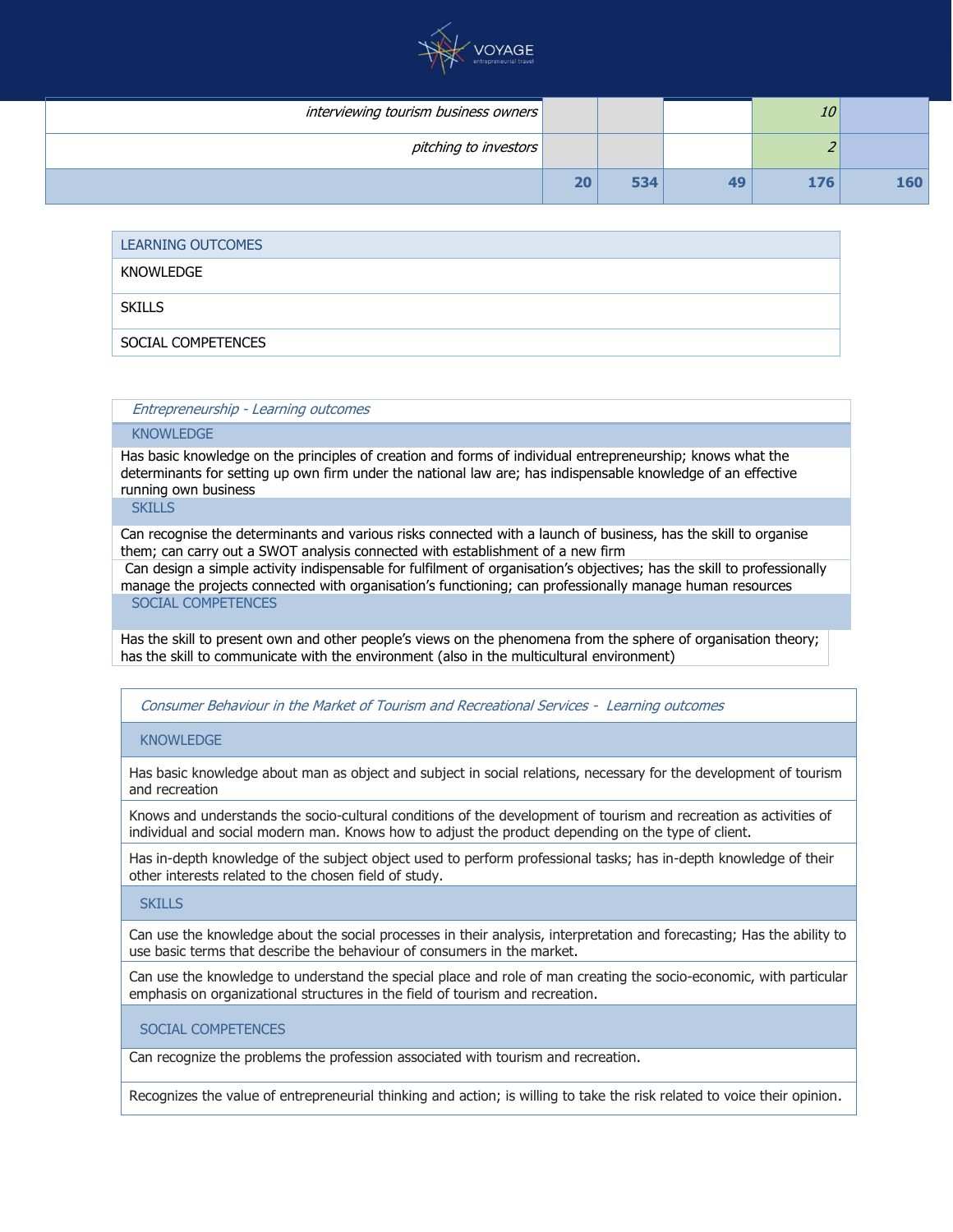

# Development of Tourism Products and Offers - Learning outcomes

#### KNOWLEDGE

Knows and understands the economic conditions of transformation of tourism especially in relation to the process of creating tourist attractions.

Knows and understands the socio-cultural conditions of transformation of tourism in relation to the process of creating tourist attractions.

Has an extended knowledge of the tourist attractions.

# **SKILLS**

Can assess the suitability of geographical space in the context of its use for the creation of new tourist attractions.

Has the ability to present their views on the changes attractions.

Can prepare a written work on new tourist attractions.

# SOCIAL COMPETENCES

Understands that the knowledge and skills acquired during the study period rapidly become obsolete and therefore recognizes the need for lifelong learning.

Recognizes the value of entrepreneurial thinking and action.

Is able to assist in the assembly taking in the different roles.

# Marketing in Tourism - Learning outcomes

#### **KNOWLEDGE**

Has detailed knowledge of the nature of selected social sciences, physical culture sciences and natural sciences as well as of other selected fields of science, with particular focus on their importance to research in tourism, recreation, hotel business and food services

Knows the general rules for the creation and development of individual entrepreneurship, has detailed knowledge of the development of individual entrepreneurship in tourism, recreation, the hotel business and food services

Knows and understands the social, cultural, economic, environmental and spatial conditions for activities related to tourism, recreation, the hotel business and food services

Understands and diagnoses the lifestyles and selected patterns of tourism and recreation behaviour of individuals, understands the cultural conditions of needs and problems of individuals and social groups in the context of the above-mentioned activities

# **SKILLS**

Has the skill to use the acquired knowledge of tourism, recreation, the hotel business and food serving services in various scopes and forms, as well as to critically analyse the effectiveness and usefulness of the knowledge applied

Is able to identify environmental, social, cultural, religious, ethnic and economic conditions relating to work in tourism, recreation, the hotel business and food services

SOCIAL COMPETENCES

Understands the need for lifelong learning in various professional activities; is able to independently and critically develop knowledge and skills, also in the interdisciplinary aspect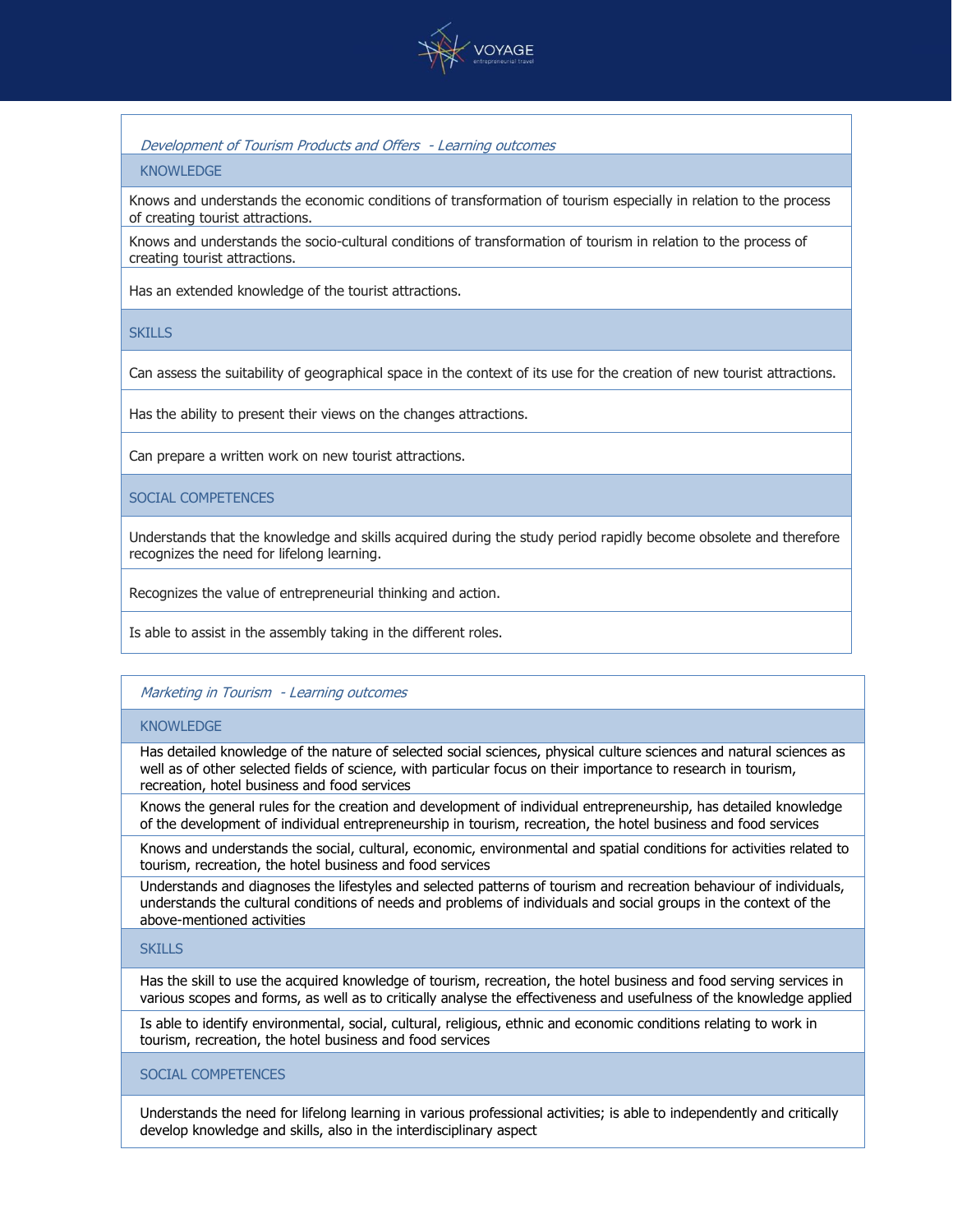

Is able to cooperate and work in a group, adopting different roles, including those of the leader and organiser; particularly with regard to work in tourism, recreation, the hotel business and food services

Is able to predict the effects of his or her professional activities in various aspects

Shows entrepreneurial thinking

Is able to present opinions on various aspects of work in tourism, recreation, the hotel business and food serving services

#### Tourism in practice -Learning outcomes

#### KNOWL FDGF

Knows and understands the social, cultural and historical conditions of the development of tourism as individual and social activities of modern man

Knows and understands the psychosomatic conditions of the development of tourism as individual and social activities of modern man

**SKILLS** 

Is able to organise a tourism event; is able to work with various groups under diverse environmental conditions

Has the skill to present personal views on selected issues in tourism in a foreign language

Is able to prepare a written thesis in a foreign language, on selected issues in tourism using basic theoretical frameworks as well as a variety of sources

SOCIAL COMPETENCES

Has the skill to prioritise tasks in terms of achieving the goal

Is able to recognise problems relating to the performance of tourism jobs or own interests and to attempt to solve them

Appreciates the need to become involved in the implementation of university projects or undertakings responding to the needs of external entities (businesses, non-governmental organisations, public administration)

Values entrepreneurial thinking and acting; is inclined to take the risk involved in action and to assume the responsibility for the project undertaken

#### Sailing - Learning outcomes

#### KNOWLEDGE

Has knowledge about sailing cross-international waters, sea terms and parts of a boat, her rigging and sails, sail handling, rope-work, fire precautions and fighting, personal safety equipment, man overboard, emergency equipment, meteorology, seasickness, helmsman-ship, general duties, manners and customs, rules of the road, dinghies

Knows the sailing as form of recreation

**SKILLS**